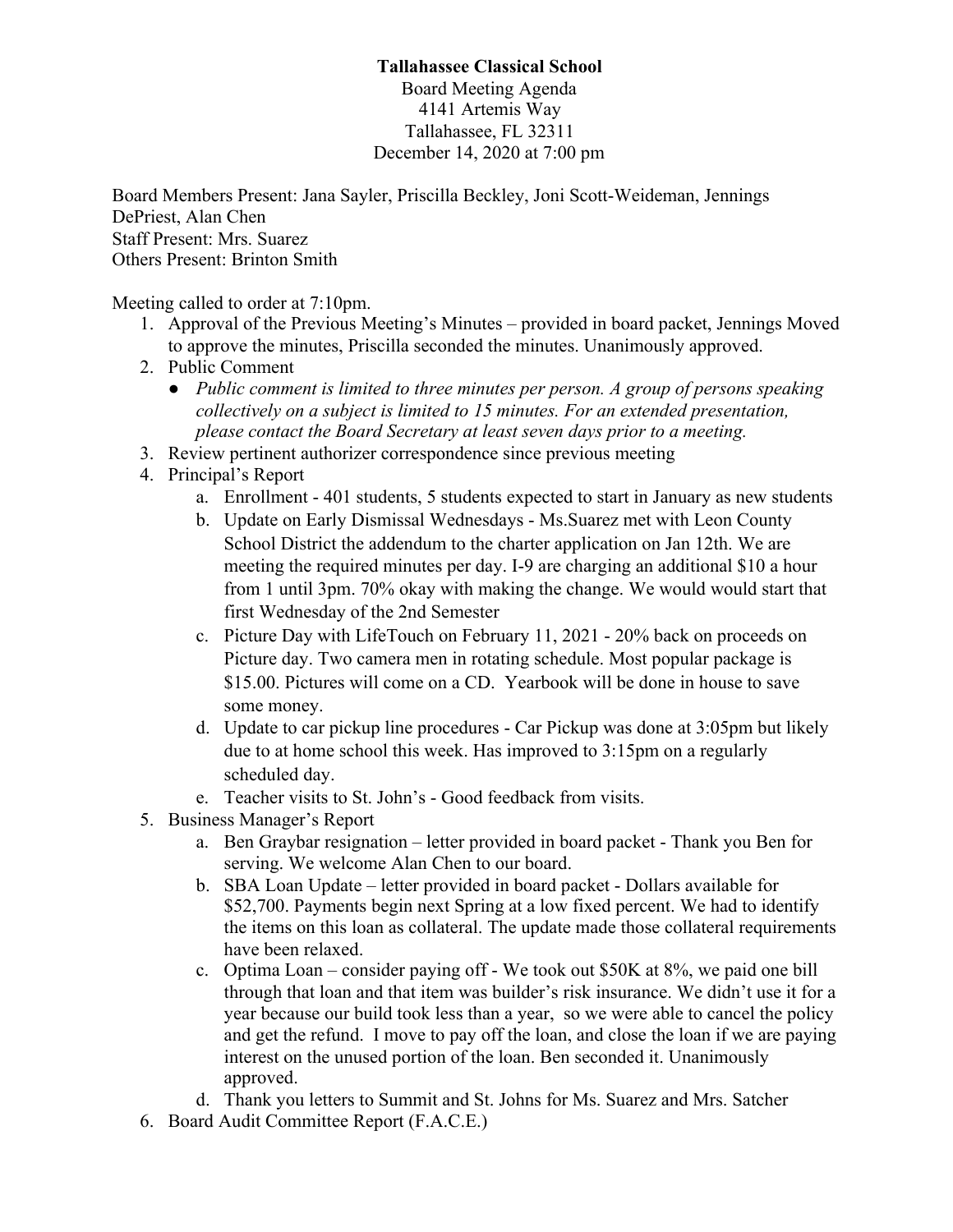- a. Financials November 2020 financials included in board packet Priscilla moved to approve the financials, Joni seconded it. Unanimously approved. Dr. Chen abstained.
- b. Achievements Honorable Mention to 8<sup>th</sup> Grader Rachel Leora McFatter in COCA's 2020 Winter Festival Youth Art Exhibition, provided in board packet
- c. Compliance nothing to report
- d. Environment nothing to report
- 7. New Business
	- a. Spring 2021 Education Plan and Parent Notice Letter provided in board packet
		- i. 45 students still in distance learning
		- ii. In our original Covid Plan, we planned on coming back brick and mortar in January 2021
		- iii. Send out another reminder to parents to not send kids sick.
		- iv. First week we come back will be key to see if we have symptoms.
		- v. Joni motions to approve the letter, Priscilla seconded it. All approved, Ben voted nay.
	- b. IDEA Plan provided in board packet 51 students who fall into that category, we received additional funding. This plan reviews what we will do with the funding. I motion to pass the IDEA plan, Ben seconded it. Unanimously approved.
	- c. Fall 2021 Proposed Enrollment provided in board packet 522 is the plan, currently at 401. Expected to enroll 72 students in kindergarten - 4 sections. Keep the growth of school manageable and able to keep the current learning environment. Priscilla moves to approve the projection, Joni seconded it. Unanimously approved. Re-enrollment period Jan 18-22nd, 2020 and that end the same time as the first enrollment period. Joni motioned, Alan seconded it. Unanimously approved.
	- d. Auditor RFP provided in board packet Joni motioned to approve the RFP as written, Priscilla seconded it. Unanimously approved.
	- e. Board Resolution addition of Priscilla West as bank account signer. Joni motioned to add Priscilla on all 3 accounts and remove Ben Graybar on the payroll account. Alan seconded it. Unanimously approved.
	- f. Board Resolution removal of Ben Graybar from payroll bank account as signer
	- g. Treasurer appointment Joni motioned to appoint Alan Chen as treasurer. Ben seconded it. Unanimously approved.
	- h. Audit Committee appointment Jennings motioned to approve the entire board to the audit committee, Joni seconded it. Unanimously approved.
	- i. Secure Records Solutions (shredding) contract provided in board packet Expect to call them twice a year for \$50.00. Locally owned. Joni motioned to sign the contract. Priscilla seconded it.
	- j. Brinton Smith Consulting Services Contract provided in board packet Start date is Jan 5, 2020. End date of June 15, 2020. Add to duties: Hiring for new positions, recruitment of new students through Community Information Nights. Ed Ball House - possibility for housing. Avis will give a state fee. Be here Monday through Thursday for the school. Priscilla motioned to approve the contract with the addition of above, Alan seconded it. Unanimously approved.
	- k. The school will announce the arrival of Brinton Smith and go back to the brick and mortar together with the families in a public announcement.
	- l. Barney Bishop board member application provided in board packet He spoke to believing the mission and wished that this curriculum was offered in the public school. Priscilla asked if he had time for us because he was busy. He just stepped down from another board. Will not be available the 60 days during the session